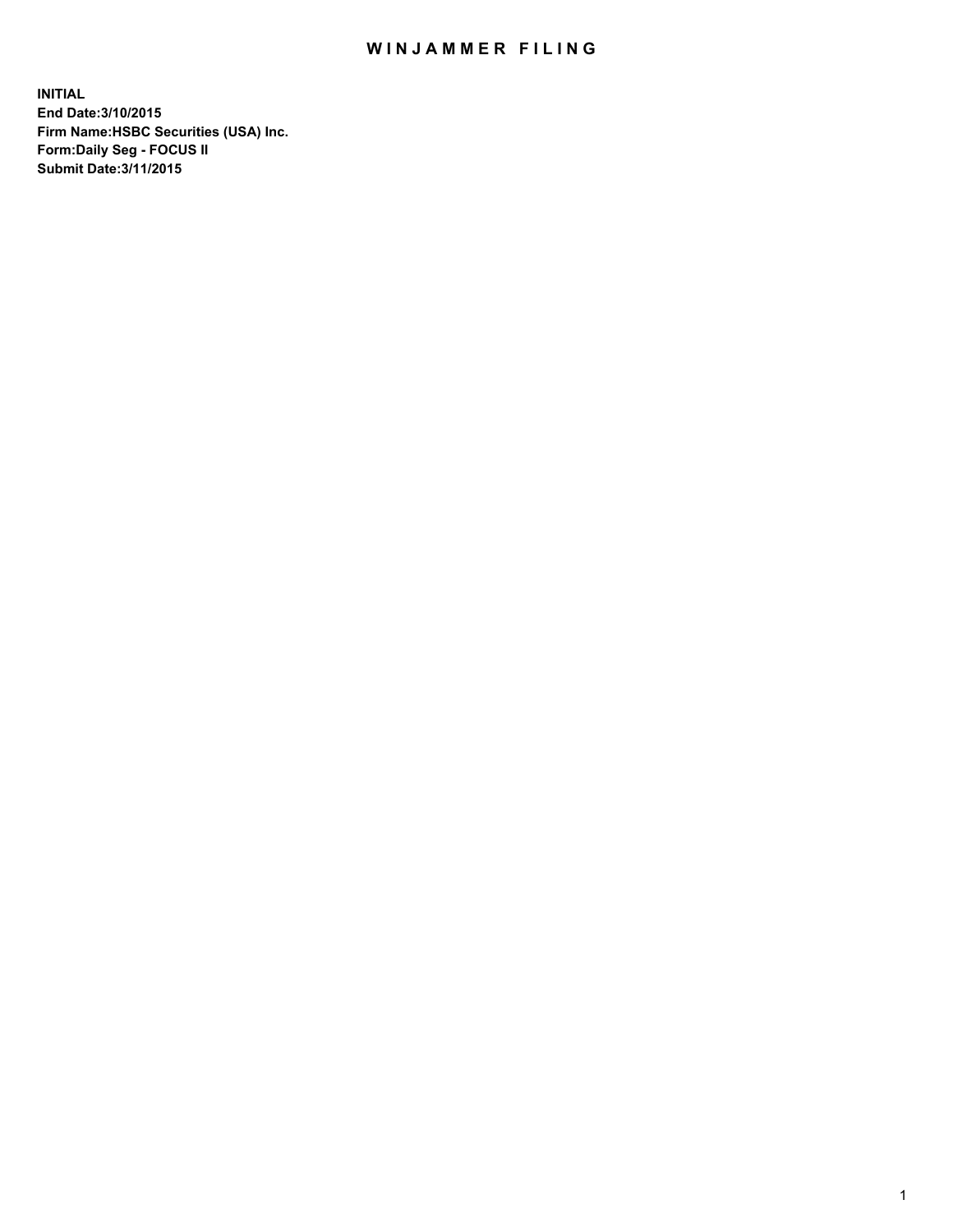## **INITIAL End Date:3/10/2015 Firm Name:HSBC Securities (USA) Inc. Form:Daily Seg - FOCUS II Submit Date:3/11/2015 Daily Segregation - Cover Page**

| Name of Company<br><b>Contact Name</b><br><b>Contact Phone Number</b><br><b>Contact Email Address</b>                                                                                                                                                                                                                          | <b>HSBC Securities (USA) Inc.</b><br>Steven richardson<br>212-525-6445<br>steven.richardson@us.hsbc.com |
|--------------------------------------------------------------------------------------------------------------------------------------------------------------------------------------------------------------------------------------------------------------------------------------------------------------------------------|---------------------------------------------------------------------------------------------------------|
| FCM's Customer Segregated Funds Residual Interest Target (choose one):<br>a. Minimum dollar amount: ; or<br>b. Minimum percentage of customer segregated funds required:% ; or<br>c. Dollar amount range between: and; or<br>d. Percentage range of customer segregated funds required between:% and%.                         | 50,000,000<br>0 <sub>0</sub><br>0 <sub>0</sub>                                                          |
| FCM's Customer Secured Amount Funds Residual Interest Target (choose one):<br>a. Minimum dollar amount: ; or<br>b. Minimum percentage of customer secured funds required:%; or<br>c. Dollar amount range between: and; or<br>d. Percentage range of customer secured funds required between: % and %.                          | 10,000,000<br><u>0</u><br>0 <sub>0</sub><br>0 <sub>0</sub>                                              |
| FCM's Cleared Swaps Customer Collateral Residual Interest Target (choose one):<br>a. Minimum dollar amount: ; or<br>b. Minimum percentage of cleared swaps customer collateral required:% ; or<br>c. Dollar amount range between: and; or<br>d. Percentage range of cleared swaps customer collateral required between:% and%. | 30,000,000<br>0 <sub>0</sub><br>0 <sub>0</sub>                                                          |

Attach supporting documents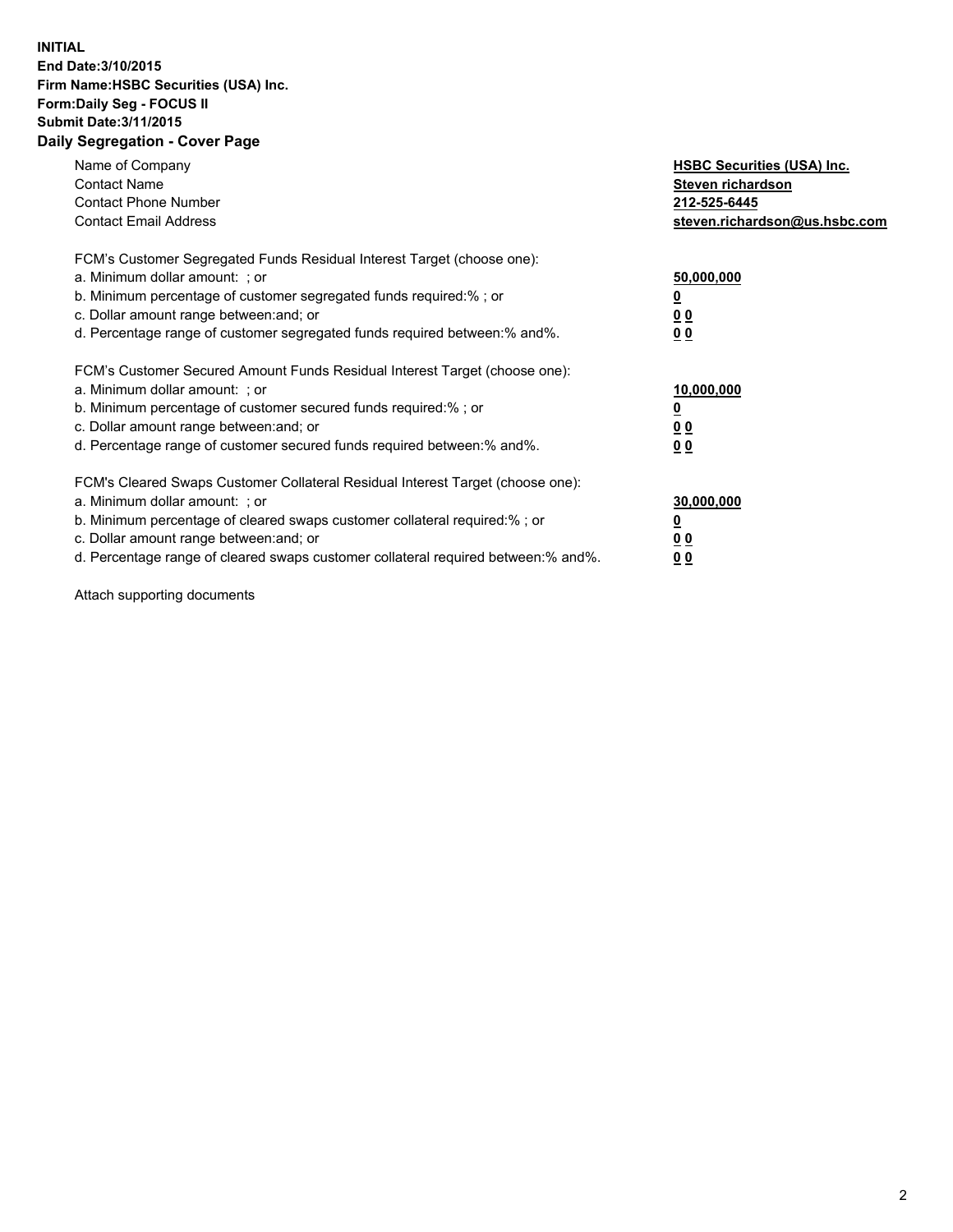**INITIAL End Date:3/10/2015 Firm Name:HSBC Securities (USA) Inc. Form:Daily Seg - FOCUS II Submit Date:3/11/2015 Daily Segregation - Secured Amounts**

Foreign Futures and Foreign Options Secured Amounts Amount required to be set aside pursuant to law, rule or regulation of a foreign government or a rule of a self-regulatory organization authorized thereunder **0** [7305] 1. Net ledger balance - Foreign Futures and Foreign Option Trading - All Customers A. Cash **77,014,669** [7315] B. Securities (at market) **30,466,187** [7317] 2. Net unrealized profit (loss) in open futures contracts traded on a foreign board of trade **41,138,011** [7325] 3. Exchange traded options a. Market value of open option contracts purchased on a foreign board of trade **0** [7335] b. Market value of open contracts granted (sold) on a foreign board of trade **0** [7337] 4. Net equity (deficit) (add lines 1. 2. and 3.) **148,618,867** [7345] 5. Account liquidating to a deficit and account with a debit balances - gross amount **1,595,726** [7351] Less: amount offset by customer owned securities **-1,595,201** [7352] **525** [7354] 6. Amount required to be set aside as the secured amount - Net Liquidating Equity Method (add lines 4 and 5) **148,619,392** [7355] 7. Greater of amount required to be set aside pursuant to foreign jurisdiction (above) or line 6. **148,619,391** [7360] FUNDS DEPOSITED IN SEPARATE REGULATION 30.7 ACCOUNTS 1. Cash in banks A. Banks located in the United States **48,161,579** [7500] B. Other banks qualified under Regulation 30.7 **0** [7520] **48,161,579** [7530] 2. Securities A. In safekeeping with banks located in the United States **75,466,187** [7540] B. In safekeeping with other banks qualified under Regulation 30.7 **0** [7560] **75,466,187** [7570] 3. Equities with registered futures commission merchants A. Cash **0** [7580] B. Securities **0** [7590] C. Unrealized gain (loss) on open futures contracts **0** [7600] D. Value of long option contracts **0** [7610] E. Value of short option contracts **0** [7615] **0** [7620] 4. Amounts held by clearing organizations of foreign boards of trade A. Cash **0** [7640] B. Securities **0** [7650] C. Amount due to (from) clearing organization - daily variation **0** [7660] D. Value of long option contracts **0** [7670] E. Value of short option contracts **0** [7675] **0** [7680] 5. Amounts held by members of foreign boards of trade A. Cash **33,034,384** [7700] B. Securities **0** [7710] C. Unrealized gain (loss) on open futures contracts **41,138,011** [7720] D. Value of long option contracts **0** [7730] E. Value of short option contracts **0** [7735] **74,172,395** [7740] 6. Amounts with other depositories designated by a foreign board of trade **0** [7760] 7. Segregated funds on hand **0** [7765] 8. Total funds in separate section 30.7 accounts **197,800,161** [7770] 9. Excess (deficiency) Set Aside for Secured Amount (subtract line 7 Secured Statement Page 1 from Line 8) **49,180,770** [7380] 10. Management Target Amount for Excess funds in separate section 30.7 accounts **36,435,652** [7780] 11. Excess (deficiency) funds in separate 30.7 accounts over (under) Management Target **12,745,118** [7785]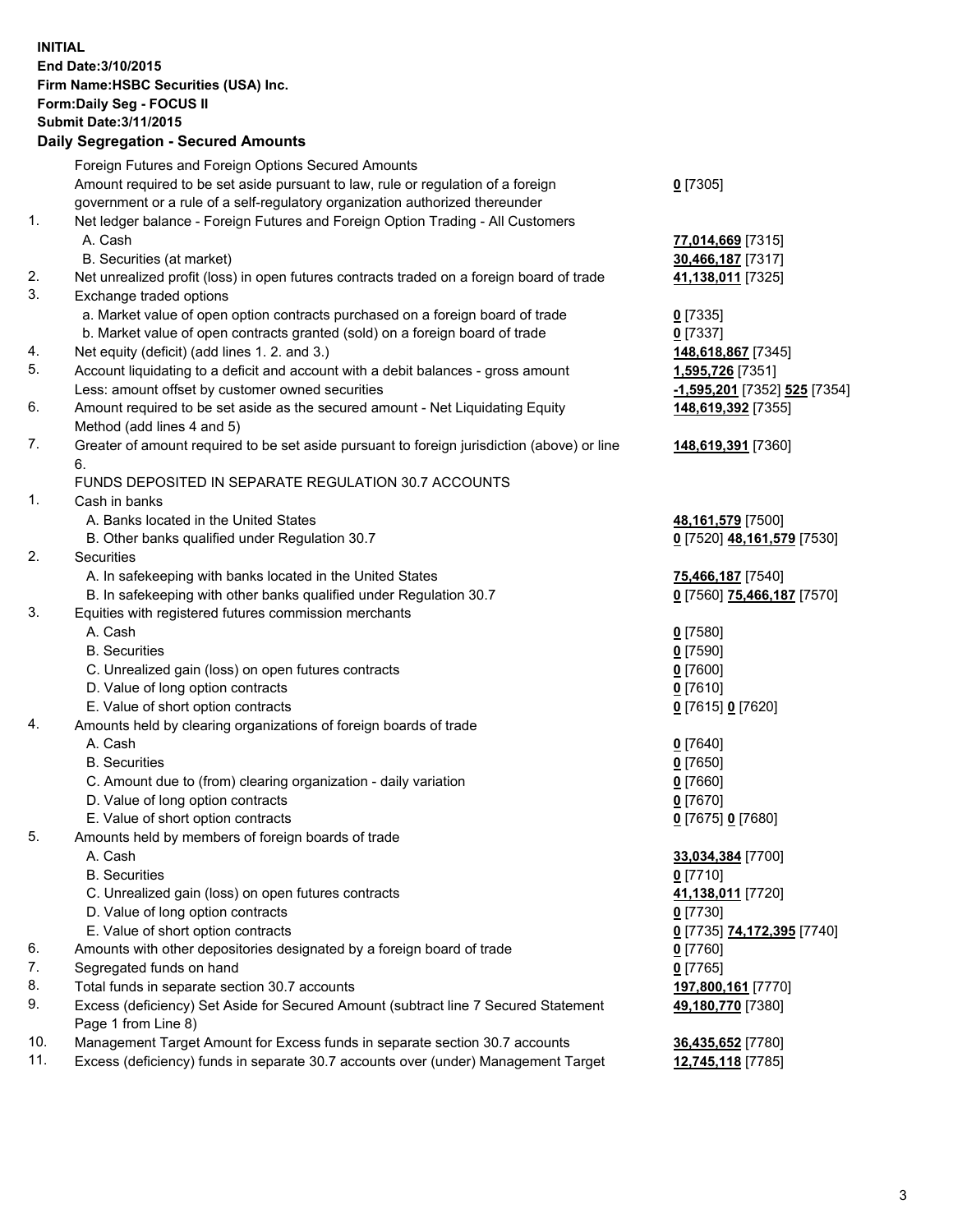**INITIAL End Date:3/10/2015 Firm Name:HSBC Securities (USA) Inc. Form:Daily Seg - FOCUS II Submit Date:3/11/2015 Daily Segregation - Segregation Statement** SEGREGATION REQUIREMENTS(Section 4d(2) of the CEAct) 1. Net ledger balance A. Cash **-85,443,258** [7010] B. Securities (at market) **638,910,047** [7020] 2. Net unrealized profit (loss) in open futures contracts traded on a contract market **255,039,295** [7030] 3. Exchange traded options A. Add market value of open option contracts purchased on a contract market **107,112,636** [7032] B. Deduct market value of open option contracts granted (sold) on a contract market **-8,429,177** [7033] 4. Net equity (deficit) (add lines 1, 2 and 3) **907,189,543** [7040] 5. Accounts liquidating to a deficit and accounts with debit balances - gross amount **68,171,802** [7045] Less: amount offset by customer securities **-68,160,822** [7047] **10,980** [7050] 6. Amount required to be segregated (add lines 4 and 5) **907,200,523** [7060] FUNDS IN SEGREGATED ACCOUNTS 7. Deposited in segregated funds bank accounts A. Cash **23,044,506** [7070] B. Securities representing investments of customers' funds (at market) **0** [7080] C. Securities held for particular customers or option customers in lieu of cash (at market) **75,631,263** [7090] 8. Margins on deposit with derivatives clearing organizations of contract markets A. Cash **243,897,076** [7100] B. Securities representing investments of customers' funds (at market) **10,232,194** [7110] C. Securities held for particular customers or option customers in lieu of cash (at market) **563,278,783** [7120] 9. Net settlement from (to) derivatives clearing organizations of contract markets **-26,126,615** [7130] 10. Exchange traded options A. Value of open long option contracts **107,112,636** [7132] B. Value of open short option contracts **-8,429,177** [7133] 11. Net equities with other FCMs A. Net liquidating equity **23,145,862** [7140] B. Securities representing investments of customers' funds (at market) **0** [7160] C. Securities held for particular customers or option customers in lieu of cash (at market) **0** [7170] 12. Segregated funds on hand **0** [7150] 13. Total amount in segregation (add lines 7 through 12) **1,011,786,528** [7180] 14. Excess (deficiency) funds in segregation (subtract line 6 from line 13) **104,586,005** [7190] 15. Management Target Amount for Excess funds in segregation **50,000,000** [7194]

16. Excess (deficiency) funds in segregation over (under) Management Target Amount Excess

**54,586,005** [7198]